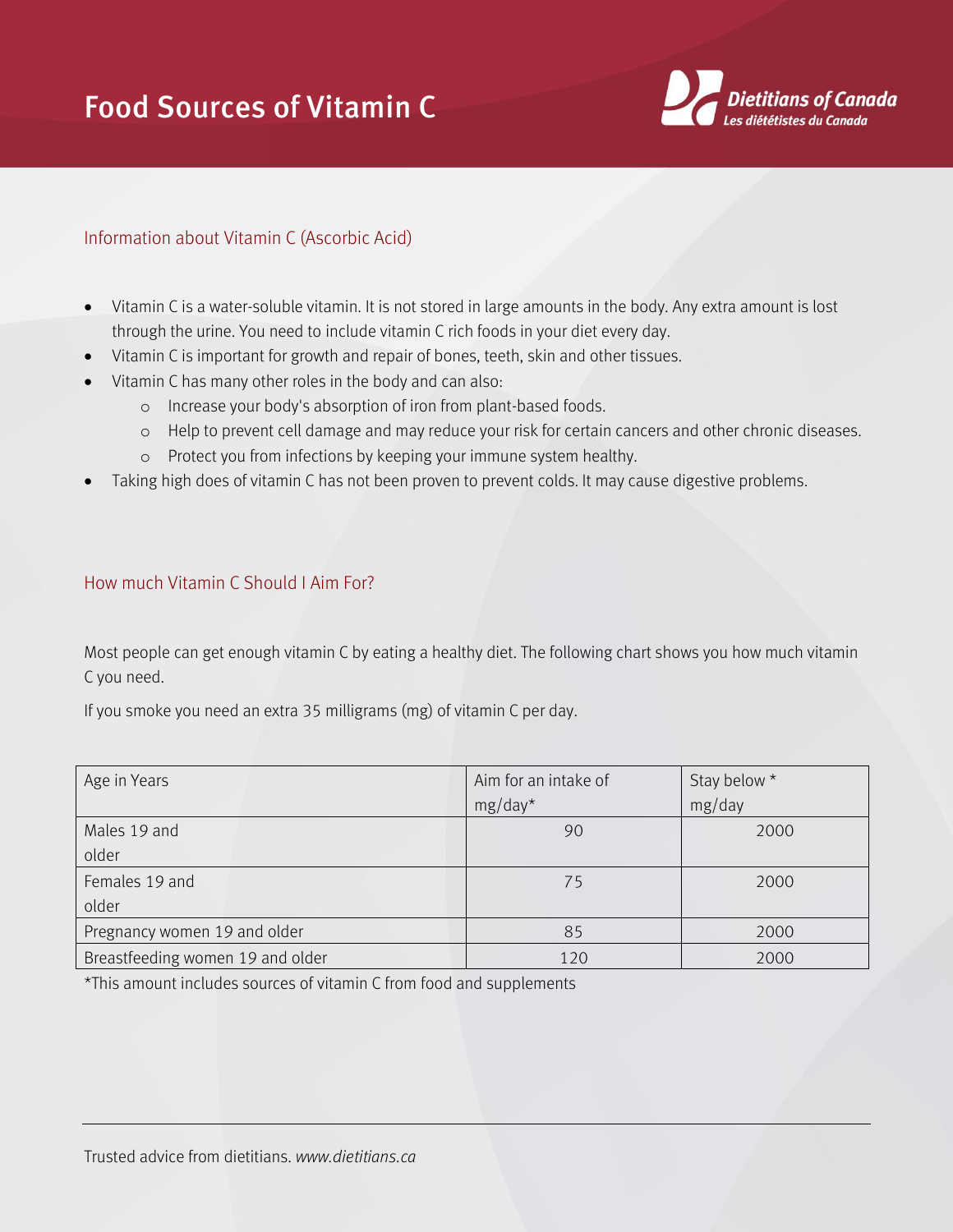

## Vitamin C Content of Some Common Foods

Vegetables and fruits are the best sources of vitamin C. This table will help you choose foods that are high in vitamin C.

| Food                            | Serving size       | Vitamin C (mg) |
|---------------------------------|--------------------|----------------|
| Vegetables and Fruit            |                    |                |
| Vegetables                      |                    |                |
| Peppers (red, yellow) raw       | 125 mL (1/2 cup)   | 101-144        |
| Peppers (red, green), cooked    | 125 mL (1/2 cup)   | 121-132        |
| Peppers, green, raw             | 125 mL $(1/2$ cup) | 63             |
| Broccoli, cooked                | 125 mL $(1/2$ cup) | 54             |
| Cabbage, red, raw               | 250 mL (1 cup)     | 42             |
| Brussels sprouts, cooked        | 125 mL (4 sprouts) | 38-52          |
| Kohlrabi, cooked                | 125 mL $(1/2$ cup) | 47             |
| Broccoli, raw                   | 125 mL $(1/2$ cup) | 42             |
| Snow peas, cooked               | 125 mL (1/2 cup)   | 41             |
| Cabbage, cooked                 | 125 mL (1/2 cup)   | 30             |
| Cauliflower, raw or cooked      | 125 mL $(1/2$ cup) | $27 - 29$      |
| Kale, cooked                    | 125 mL $(1/2$ cup) | 28             |
| Rapini, cooked                  | 125 mL $(1/2$ cup) | 24             |
| Potato, with skin, cooked       | 1 medium           | 14-31          |
| Bok Choy, cooked                | 125 mL (1/2 cup)   | 23             |
| Sweet potato, with skin, cooked | 1 medium           | 22             |
| Asparagus, frozen, cooked       | 6 spears           | 22             |

Trusted advice from dietitians. *www.dietitians.ca*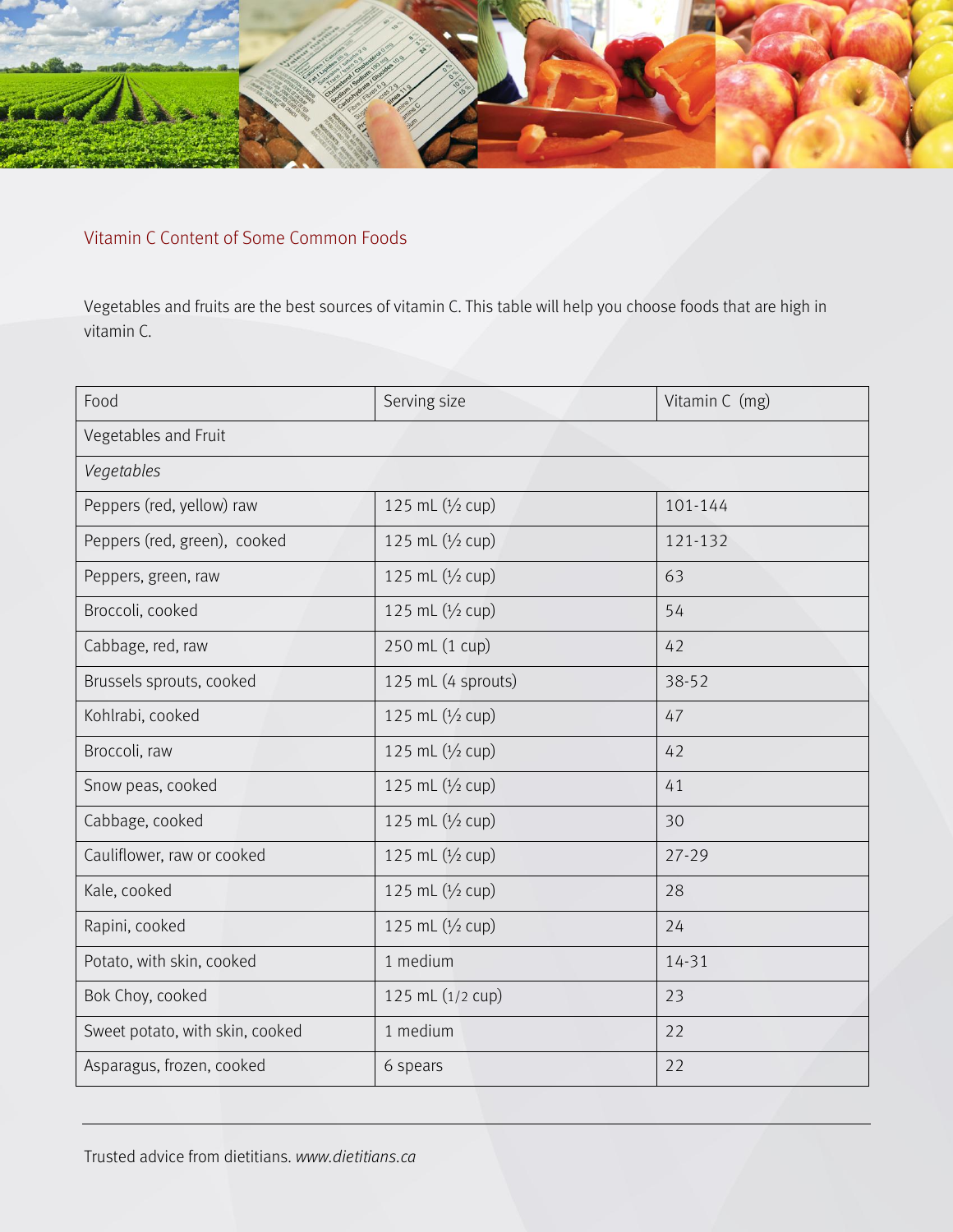

| Balsam pear/bitter melon                            | 125 mL $(1/2$ cup)  | 22        |
|-----------------------------------------------------|---------------------|-----------|
| Turnip greens, cooked                               | 125 mL (1/2 cup)    | 21        |
| Snow peas, raw                                      | 125 mL (1/2 cup)    | 20        |
| Collards, cooked                                    | 125 mL (1/2 cup)    | 18        |
| Tomato, raw                                         | 1 medium            | 17        |
| Tomato sauce, canned                                | 125 mL (1/2 cup)    | $8 - 9$   |
| Tomatoes, canned, stewed                            | 125 mL (1/2 cup)    | $11 - 12$ |
| Fruit                                               |                     |           |
| Guava                                               | 1 fruit             | 206       |
| Papaya                                              | $\frac{1}{2}$ fruit | 94        |
| Kiwifruit                                           | 1 large             | 84        |
| Orange                                              | 1 medium            | 59-83     |
| Lychee                                              | 10 fruits           | 69        |
| Strawberries                                        | 125 mL (1/2 cup)    | 52        |
| Pineapple                                           | 125 mL (1/2 cup)    | 42-49     |
| Grapefruit, pink or red                             | $\frac{1}{2}$ fruit | 38-47     |
| Clementine                                          | 1 fruit             | 36        |
| Cantaloupe                                          | 125 mL (1/2 cup)    | 31        |
| Mango                                               | $\frac{1}{2}$ fruit | 38        |
| Avocado, Florida                                    | $\frac{1}{2}$ fruit | 26        |
| Soursop                                             | 125 mL (1/2 cup)    | 25        |
| Tangerine or mandarin                               | 1 medium            | 24        |
| Persimmon                                           | 125 mL (1/2 cup)    | 17        |
| Berries (raspberries, blueberries,<br>blackberries) | 125 mL (1/2 cup)    | $14 - 17$ |

Trusted advice from dietitians. *www.dietitians.ca*